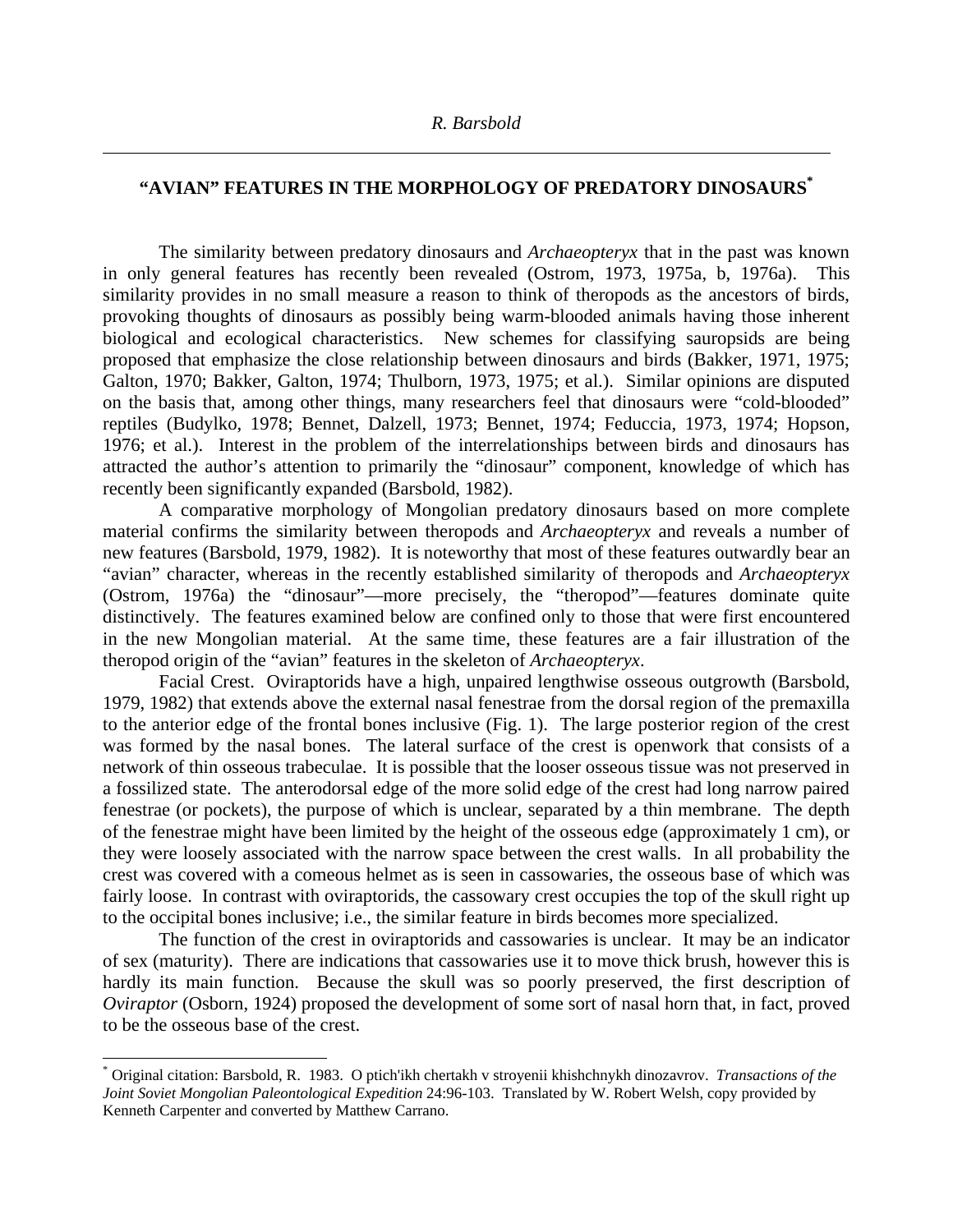Middle ear cavity. The middle ear in dinosaurs is usually seen without osseous walls (more precisely, only with an internal osseous wall), which is comparable to modem reptiles. A middle ear cavity with osseous walls (Fig. 2) was first discovered in *Saurornithoides* and was called a "lateral depression" for descriptive purposes (Barsbold, 1979). This cavity was subsequently discovered in the segnosaurid *Erlikosaurus* (Barsbold, 1979; Perle, 1979). In these circumstances the bone-formed middle ear cavity resembles a capacious depression occupying the space bounded posteriorly by the paroccipital and anteriorly by the basipterygoid processes. In *Saurornithoides* the anterior region is made up of mainly the basisphenoid, the dorsal edge is the prootic bone, the posterior edge is the base of the paroccipital process, the ventral edge is the exoccipital and basioccipital bones, and the medial wall of the cavity is a pneumatic bone. Beneath the dorsal edge of the cavity is a long opening, presumably identified with the exit for nerve VII. Also, birds have an opening in a comparable location that attaches the middle ear cavity with the air sinuses inside the skull. On the outside and above the cavity edge is an opening for the trigeminal nerve. The posterior boundary of the cavity is occupied by a large opening that corresponds to the fenestra ovale, from which a shallow stapedial furrow extends along the anterior wall of the paroccipital process. Anteroventral to the fenestra ovale, close to the ventral edge of the cavity, are openings through which the sinuses open into the middle ear cavity. The cavity is covered on the outside by an area of the quadrate-pterygoid articulation that was well preserved in *Erlikosaurus*. This results in the cavity orifice being covered throughout most of its extent by a dual wall: the outer wall extends from the medial lobe of the quadrate bone and the inner wall extends from the pterygoid. The cavity is covered from behind the quadrate stem by a long, oval otic notch that bounds the outer ear. The avian middle ear cavity differs from that of the dinosaur in that only the periotic and exoccipital bones create it, whereas in dinosaurs the basisphenoid, which apparently is more primitive, is also a component.

Palatal complex (Fig. 3). A rather unusual palatal complex morphology is encountered in *Erlikosaurus* (Barsbold, 1979, 1982; Perle, 1979). The vomers have extremely long and wide platelike projections that fuse ventrally to form a structure that is V-shaped in cross-section. The posterior wedge-shaped end of this structure extends almost to the basicranium, connects more dorsally with the pterygoids, slightly separates them more ventrally, and encloses the low edge that is compressed from the sides of the basisphenoid rostrum. The pterygoids are distinguished by their reduced size, their vomer processes are noticeably short and tightly abut the basicranium. More complete features with a similar morphology appear the palate of ostriches and especially in cassowaries, which have a palaeognathic palate. The palaeognathy in this segnosaurid, however, has a supposedly more primitive character. Features that are accepted as initially palaeognathic reduce to the following (Barsbold, 1979, 1982): very long vomers (in palaeognaths the anterior boundary of the basisphenoid rostrum lies between the diverging pterygoid processes of the vomers); reduction of the pterygoids, especially their vomer processes (this reduction in the processes is even more intense in the palaeognaths). Also, a number of typically palaeognathic features that may subsequently have been acquired are missing from the palate of *Erlikosaurus*—the juncture of the palatal bones with primarily the pterygoids and the divergence of the vomerine pterygoid processes.

Sternum. Data concerning the sternum in dinosaurs is almost nonexistent. This deficiency has now been eliminated due to several discoveries belonging to Mongolian dromaeosaurids and oviraptorids (Barsbold, 1979, 1982). The sternum (Fig. 4) is a lamellar, shield-like structure, convex anteriorly and concave posteriorly. Its configuration is fairly complex, the cranial edge is straighter as in *Velociraptor*, or forms wide, smooth notches on both sides of the central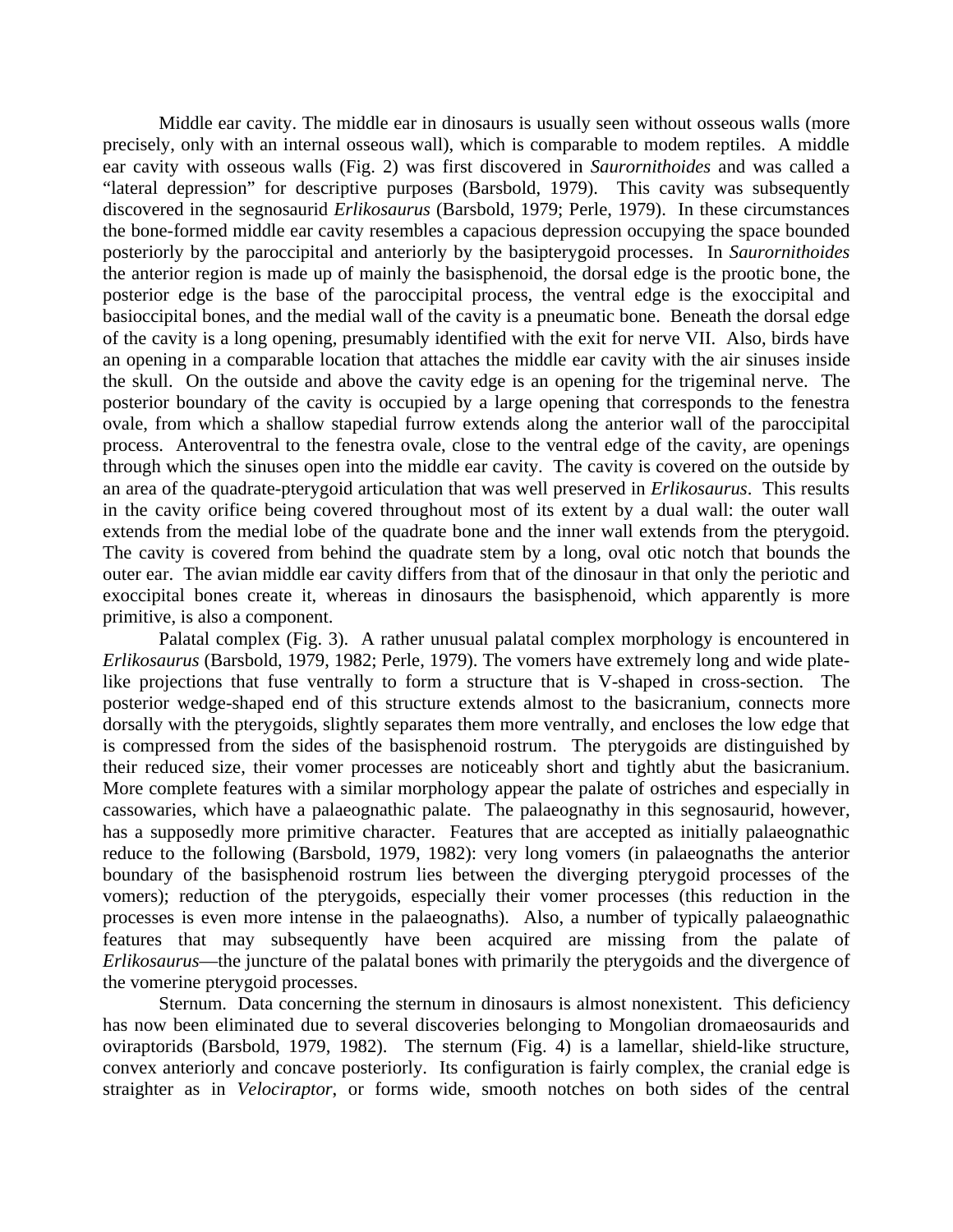prominence as in oviraptorids. This edge has narrow grooves into which the peripheral zone of the coracoids was inserted. The lateral edges of the sternum are very notched and thin, and apparently may have become the cartilaginous framework that attached the ribs.

Clavicles. Dinosaur clavicles are rarely found in a fossilized state, and when found they are poorly preserved. The remains of *Oviraptor* and *Segnosaurus* clavicles were initially described as interclavicles (Osborn, 1924; Camp, 1936). Recent *Oviraptor* discoveries have revealed a full representation of this structure in theropods (Barsbold, 1976a; Barsbold, 1979, 1981).

Oviraptorid clavicles (Fig. 5) in their general features resemble the wishbone of birds and are an arch-shaped structure with widely diverging rami that are convex anteriorly. The ends of these rami flatten into a wedge and dwindle to nothing. The area where the rami diverge has a wedge-shaped, caudally-oriented process. The clavicles are attached by their flattened ends with the scapular acromions. The forward edges of the scapulae are very thick and bend outward, forming fairly wide areas that are long and triangular and receive the flattened ends of the clavicular rami. The clavicles of *Archaeopteryx* are very similar to those of oviraptorids, but the means by which they attach to the scapula is not clear. However, from photographs of the pectoral girdle in the London specimen and from data obtained through a painstaking reconstruction by J. H. Ostrom (Ostrom, 1976a, Fig. 23; 1976b, Fig. 8), the anterior edges of the acromions in *Archaeopteryx* correspond precisely to those in oviraptorids and form the very same articular areas. With this in mind, we can say with almost complete certainty that the acromions in *Archaeopteryx* were specially adapted to attach to the ends of the diverging clavicular rami. Until now this fact has gone unnoticed because the exact location of the clavicles in the pectoral girdle was unknown. In birds the clavicles attach to the coracoids, which is probably associated with the evolution of their forelimbs into wings.

Opisthopubic pelvis. It has recently been shown that the pubic bone has been reoriented to lie parallel to the ischium in the saurischian pelvis of some theropods (Barsbold, 1976b, 1979, 1982; Perle, 1979; Barsbold, Perle, 1979; Barsbold, 1979; Barsbold, Perle, 1980). Rotation of the pubic bones has been established in Mongolian dromaeosaurids and segnosaurids, whose pelvic morphology in other respects is quite different (Fig. 6).

The dromaeosaurid pelvis, with the exception of the rotated pubic bones, is completely coelurosaurid in nature—the low ilia are dolichoiliac (Colbert, 1964) and the short ischia with large obturators clearly confirm this. The pubic bones, directed ventrally and posteriorly, are distinguished by their length and that their distal ends are laterally compressed. The segnosaurid pelvis deviates almost entirely from the theropod norm. Its ilia have an unusually wide anterior side that is arched sharply to the outside, and a reduced posterior side that dorsally bears a large cube-shaped outgrowth which was possibly used for attachment of the pelvic-femur and caudal muscles. In general, the configuration of the ilia are similar to the sauropod type (Perle, 1979). The pubic bones have large distal ends that are laterally compressed and directed ventrally and posteriorly. The ischia are slightly shorter than the pubic bones and their large obturators are displaced dorsally. Along the posterior side of the ischia, opposite the obturators, are smooth ridgelike convexities.

Evolution of Theropods and *Archaeopteryx*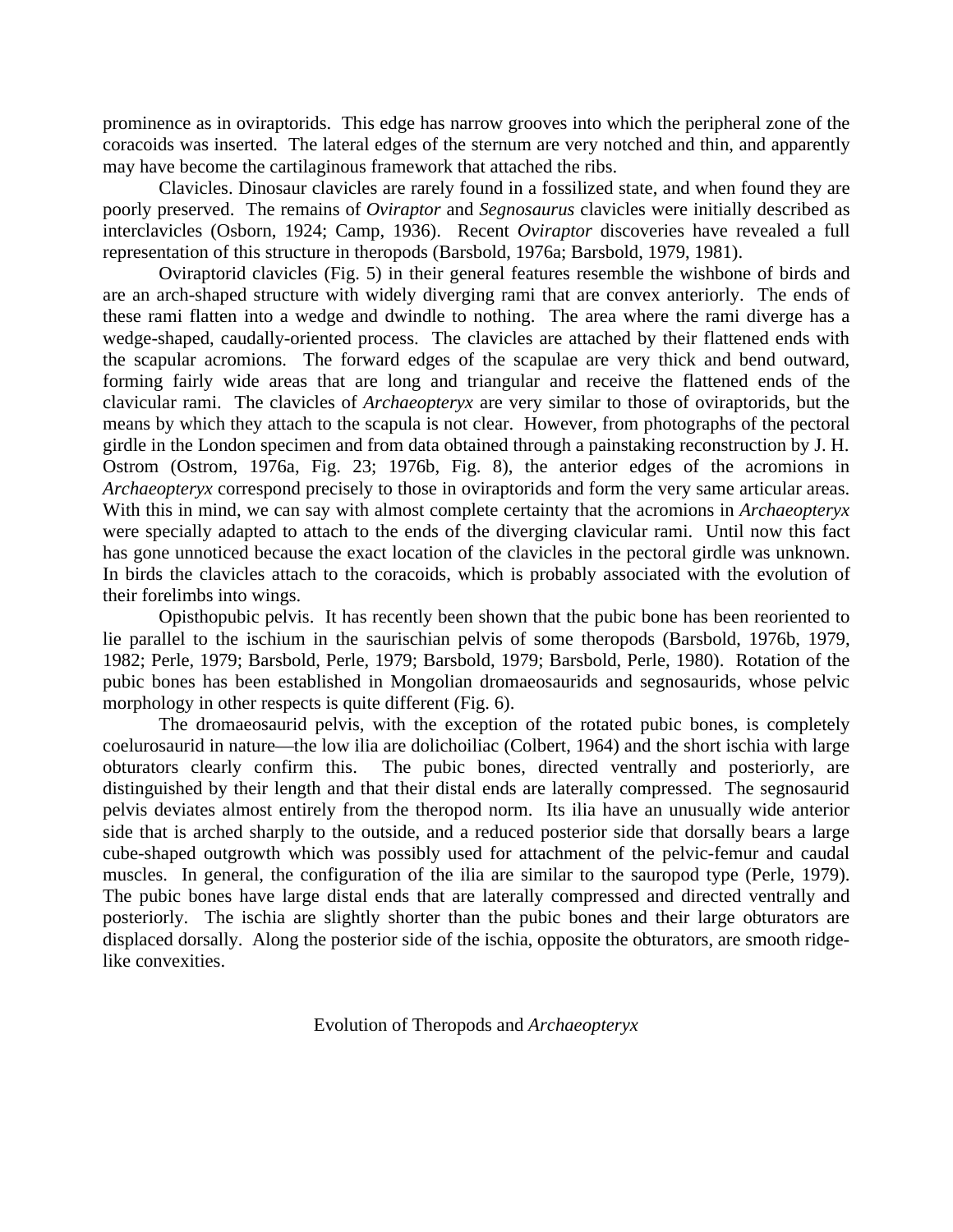The propubic pelvis is usually thought to be the predecessor of the ornithischian pelvis; however, there is no convincing proof of how such a metamorphosis might have occurred (Beer, 1954; Romer, 1927, 1956; Galton, 1970; Charig, 1972, et al.).

J. H. Ostrom (1976a), who has made the greatest contribution toward revealing the similarity between theropods and *Archaeopteryx*, had incomplete material with regard to the pelvis of the American dromaeosaurid *Deinonychus*, and for him an appearance of rotation in the pubic bones remained almost unknown. The rotation observed in the pelvis of the Berlin specimen was rejected by Ostrom, who explained it as being due to interment. At the same time, he apparently understood that the posterior rotation of the pubic bones in *Archaeopteryx* could not be explained merely by displacement after interment, which led him to the concept of a partial and incomplete reorientation in the pelvis of both animals. He thereby eliminated the most fundamental obstacle on his road to establishing similarity between Cretaceous theropods and *Archaeopteryx*, which in other respects has been shown very convincingly.

Another researcher (Walker, 1977), supporting quite another concept—kinship between crocodiles and birds—adapted the posterior rotation of the pubic bones in *Archaeopteryx* pelvis and therefore, apparently quite artificially, rotated posterior the pubic bones of a Jurassic crocodile (*Hallopus*) 1 . Walker emphasized that in order to recognize kinship between theropods (Saurischia) and birds it was necessary that the pubic bones in theropods should undergo a reorientation that, as he supposed, cannot be complete.

It is quite obvious that Ostrom and Walker, proponents of very different concepts, acted uniquely to overcome the same obstacle: they both tried to make the pelvis of each animal in their group similar in morphology to that of *Archaeopteryx*. In this regard it must be borne in mind that opisthopuby is still fairly unknown to researchers unfamiliar with the Mongolian material.

The opisthopubic saurischian pelvis may be interpreted as the "transition" from the original propubic pelvis to the derived ornithischian. The opisthopubic saurischian pelvis is encountered several times during the evolution of Saurischia, which is demonstrated by several groups of predatory dinosaurs—*Deinonychus* (dromaeosaurids), segnosaurids, and also with high probability *Archaeopteryx*. It is the ornithischian pelvis that is essentially opisthopubic, only more modified with the specific adaptations of herbivorous dinosaurs. The multiple, and apparently at different times, appearance of the opisthopubic pelvis reflects the parallel evolution of dinosaur lineages, so sharply revealed in predatory groups during the development of many skeletal morphologies (Barsbold, 1977, 1982; Barsbold, 1979).

*Archaeopteryx*, extremely similar to late predatory dinosaurs, could hardly begin its ascent directly from the Pseudosuchia branch without passing through the "dinosaur", or more precisely the "theropod", stage that is part of the early period of their evolution. It is namely here that the explanation for their very close similarity with late predatory dinosaurs can be found. Since an independent *Archaeopteryx* lineage supposedly was formed sometime during the transition between the Triassic and Jurassic among a large number of parallel lines of late theropods, departing from these kindred groups by an increasing evolutionary shift leading that led them to develop in a specific adaptation zone that was not innate to theropods.

An entire set of "avian" features was widely disseminated in parallel lineages of Late Triassic predatory dinosaurs. In not one of these late theropod lineages in which these features had been more distinctly formed is a complete set of similar features. In other words, the dissemination of these features as a whole is considerable. All the same, two categories of these features are distinguishable: the first category contains those features that are almost universal among predatory

 $\overline{a}$ 

<sup>&</sup>lt;sup>1</sup> That *Hallopus* is a crocodile which ordinarily belongs to the theropods is as yet unproven.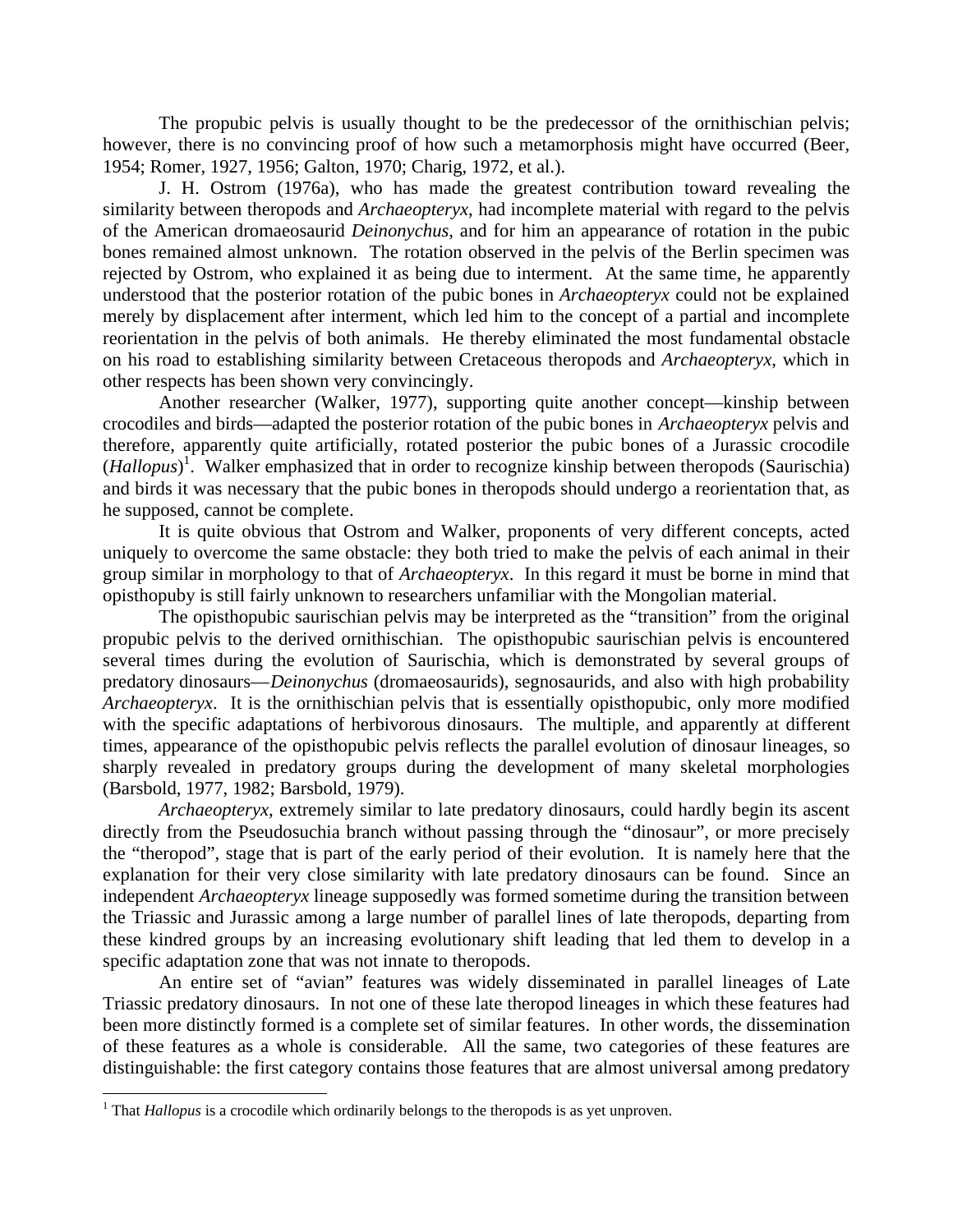dinosaurs—the "avian" feet, the morphology of the forelimbs, etc. which are characteristic for late lineages (Barsbold, 1977). The second category contains features that are more specific: an "avian" middle ear that has disappeared in saurornithoidids and Segnosauria, the arch-shaped clavicles in oviraptorids (and *Archaeopteryx*), etc. It may be assumed that in the lineage similar to that of *Archaeopteryx* the most prominent avian features were combined together (Simpson, 1946). This means that in the dinosaur, more precisely the theropod, lineages "ornithization" took place fairly early. During this process, which was in its initial stages during the Late Triassic development of theropods, lineages were formed that led to birds. It is easily assumed that *Archaeopteryx* is merely one of those lineages (even if a dead end), but regardless of the extent to which "real" birds deviate from it, the similarity to its theropod ancestor is visible. Along with this, the ratite sternum and supposedly original palaeognathic palate in some predatory dinosaurs probably bear witness that the evolution to birds was accomplished through more than one parallel lineage that gave rise to theropods which lived during the time of the Triassic-to-Jurassic transition. Ratite and non-ratite birds may belong to different but kindred lineages that branched off very early from common ancestors that were directly associated with late theropods. Ratites developed a number of features in parallel with non-ratites, although in a different adaptation zone.

## LITERATURE CITED

Barsbold, R., "A new family of late Cretaceous theropods (Oviraptoridae fam. nov.)", *Dokl. AN SSSR*, 1976a, v. 226, No. 3, pp. 685-688.

Barsbold, R., "The evolution and taxonomy of Late Cretaceous predatory dinosaurs", in: *The Paleontology and Biostratigraphy of Mongolia*, Nauka, Moscow, 1976b, pp. 68-75 (Tr. SSMPE, No. 3).

- Barsbold, R., "The evolution of predatory dinosaurs", in: *The Fauna of the Mongolian Mesozoic and Cenozoic*, Nauka, Moscow, 1977, pp. 48-56 (Tr. SSMPE, No. 4).
- Barsbold, R., "Predatory dinosaurs of the Mongolian Cretaceous period", Abstract of dissertation for doctor of biological sciences, Moscow, 1979, 39 pp.
- Barsbold, R., "Edentulous Mongolian predatory dinosaurs", in: *Fossilized Mongolian Vertebrates*, Nauka, Moscow, 1981, pp. 28-39 (Tr. SSMPE, No. 15).

Barsbold, R. and A. Perle, "Modifications in the pelvis of Saurischia and the parallel evolution of predatory dinosaurs", in: *The Fauna of the Mongolian Mesozoic and Cenozoic*, Nauka, Moscow, 1977, pp. 39-44, (Tr. SSMPE, No. 8).

Budylko, M., "The thermal regime of dinosaurs", *Zhur. Obshch. Biol*., 1979, v. 39, No. 2, pp. 179-185.

Perle, A., "Segnosaurids—a new family of Mongolian Late Cretaceous predatory dinosaurs", in: *The Fauna of the Mongolian Mesozoic and Cenozoic*, Nauka, Moscow, 1977, pp. 45-55 (Tr. SSMPE, No. 8).

Abel, O., *Die Stamme der Wirbeltiere*, Berlin, Leipzig, 1919, 914 pp.

Bakker, R. T., "Dinosaurian physiology and the origin of mammals", *Evolution*, 1971, v. 25, No. 4, pp. 636-638.

Bakker, R. T., "Dinosaurs renaissance", *Sci. Amer*., 1975, v. 232, No. 4, pp. 58-78.

Barsbold, R., "Opisthopubic pelvis in the saurischian dinosaurs", *Nature*, 1979, v. 279, pp. 792-793.

Beer, G. R., "*Archaeopteryx* and evolution", *Abvmt. Sci*., 1954, L. 11, pp. 160-170.

Bennet, A. F., "A final word", *Evolution*, 1974, v. 28, No. 3, p. 503.

Bennet, A. F., and B. Dalzell, "Dinosaur physiology: critique", *Evolution*, 1973, v. 27, No. 1, pp. 170-174.

Charig, A. J., "The evolution of the archosaur pelvis and hind limb: an explanation in functional

terms", in: *Studies of Vertebrate evolution*; K. A. Joysey and T. S. Kemp, eds., New York, 1972, pp. 121-155.

Feduccia, A., "Dinosaurs as reptiles", *Evolution*, 1973, v. 27, No. 1, pp. 166-169.

Feduccia, A., "Endothermy, dinosaurs and *Archaeopteryx*", *Evolution*, 1974, v. 28, No. 3, pp. 503-504.

Galton, P. M., "Ornithischian dinosaurs and the origin of birds", *Evolution*, 1970, v. 24, pp. 448-462.

Hopson, J. A., "Relative brain size in dinosaurs. Implications for dinosaur endothermy", *AAAS Symp*., 1980, v. 28, No. 10, pp. 287-309.

Huene, F., "Skizze zu einer Systematik und Stammegeschichte der Dinosaurier", *Zentr.-Bl. Miner. Geol. und Palaeontol*., 1909, No. 1., pp. 12-22.

Ostrom, J. H., "*Archaeopteryx* and the origin of birds", *Biol. J. Linn. Soc*., 1976a, v. 8, No. 2, pp. 91-182.